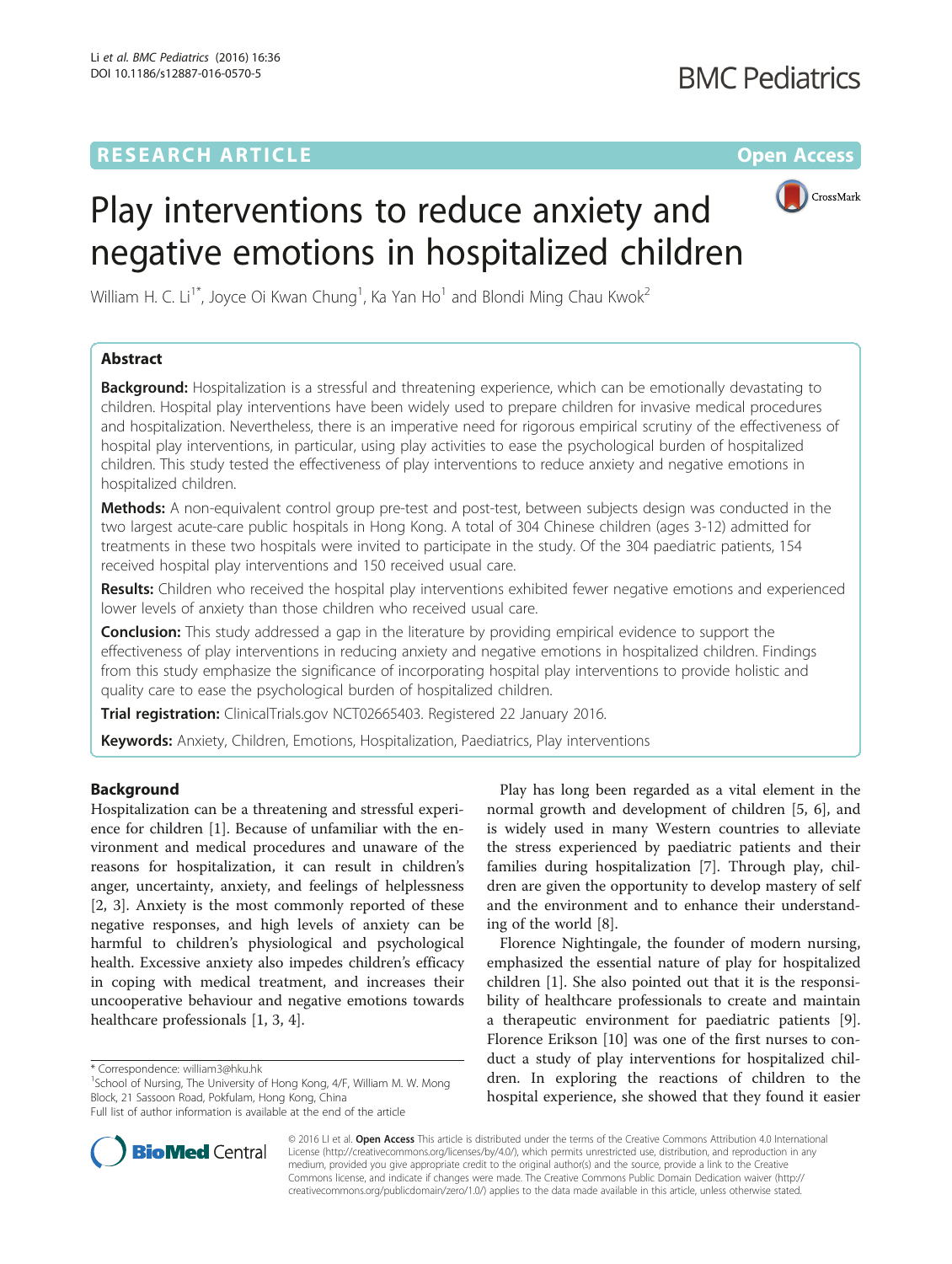to express their feelings about hospital when they were given the opportunity to play with clinical equipment [[10\]](#page-8-0). Additionally, she demonstrated the benefits of using play interviews and dolls to prepare hospitalized children for invasive medical procedures [[10\]](#page-8-0).

Wolfer and Visintainer [\[11\]](#page-8-0) conducted an influential study to examine the stress responses and adjustment to hospitalization of paediatric surgical patients. The results showed that children who received psychological preparation, including hospital play interventions, in contrast to those who did not, reported fewer upset behaviour and post-hospital adjustment problems, but more cooperation with the hospital. Since then, a number of studies on hospital play interventions have been carried out preparing children for invasive medical procedures and helping them cope with the stress of hospitalization [[1, 12, 13\]](#page-8-0). Nonetheless, a review of the literature reveals that the majority of such studies were case studies [\[3](#page-8-0)], and there is little scientific evidence to find out the precise clinical effectiveness of hospital play [\[14](#page-8-0)].

Zahr [[13](#page-8-0)] conducted a study on preparing pre-school children to undergo surgery by means of hospital play interventions. The researcher found that children who received such interventions pre-operatively experienced fewer adverse behavioural changes and were significantly calmer post-operatively than children who received only routine care. One limitation of this study was that only pre-school children were involved, the benefits of hospital play for school-age children remaining uncertain. Li and his colleagues conducted the first randomized controlled trial to test the effects of hospital play interventions on children undergoing day surgery [[3\]](#page-8-0). The researchers found that these children experienced less anxiety and exhibited fewer negative emotions than children receiving only information preparation in the pre- and postoperative periods. Nevertheless, the generalizability of this study was limited because only minor elective surgery was involved and the children did not stay in hospital overnight. Another similar randomized controlled trial was conducted by He and colleagues to test the effectiveness of hospital play interventions on the outcomes of children undergoing in-patient elective surgery [[12](#page-8-0)]. The results were consistent with Li's study, showing that patients who received the interventions had fewer negative emotions and experienced less anxiety than those receiving routine nursing care. Nevertheless, both studies [\[3](#page-8-0), [12\]](#page-8-0) were focused on preparing children for surgery, and the effects of hospital play interventions in helping children cope with the general stress of hospitalization remain uncertain. There is an imperative need for rigorous quantitative research into the efficacy of hospital play interventions in hospitalized children.

It is widely thought that Chinese people are influenced by Confucianism, which emphasizes balance and harmony achieved through the concepts of 'chung' and 'yung' in everyday life [[15](#page-8-0)–[17\]](#page-8-0). In this way, disease is regarded as arising from 'bad spirits', and that exercise will only aggravate it and break the rules of harmony [\[17](#page-8-0)]. Under this cultural influence, Hong Kong Chinese parents or even healthcare professionals are accustomed to advise hospitalized children to take more rest and not to engage in any energy-consuming activities, such as playing. Traditionally, most Chinese parents and some healthcare professionals view play as less important than medical treatment or physiological care [\[18](#page-8-0)]. It is unclear therefore, whether it is appropriate or feasible to incorporate play as a psychological intervention for hospitalized children into the Hong Kong Chinese context. The aim of this study was to test the effectiveness of hospital play interventions in minimizing the anxiety levels and negative emotions of hospitalized Hong Kong Chinese children.

#### Hypotheses of the intervention

The two hypotheses were:

- 1. Children who received the hospital play interventions would exhibit fewer negative emotions when compared with children who received usual care.
- 2. Children who received the hospital play interventions would experience lower levels of anxiety when compared with children who received usual care.

# Theoretical framework

The theory of cognitive appraisal, stress and coping [[19](#page-8-0)] was used to guide the study. This transactional model is frequently applied to research on children [[12, 18\]](#page-8-0). According to Lazarus and Folkman, cognitive factors are primarily responsible for determining the impact of stress and the experience of stress is dependent on individuals' interpretation of a potentially threatening event and their psychological, behavioural and emotional responses to it.

It is well known that hospitalization is highly stressful for children and can have adverse effects on their health [[1, 3\]](#page-8-0). Lazarus and Folkman claim that individuals' evaluation of a potential threat is influenced by their perceptions of control over that threat. Previous studies have indicated that a lack of control over the hospital setting and upcoming medical procedures is a major source of stress, which may cause substantial anxiety for hospitalized children [\[18\]](#page-8-0). There is evidence that individuals with adequate self-control over a potential threat would encourage a positive coping strategy, consequently improve their psychological health [\[20](#page-8-0)]. The goal of the hospital play interventions in this study was therefore to help children maintain control through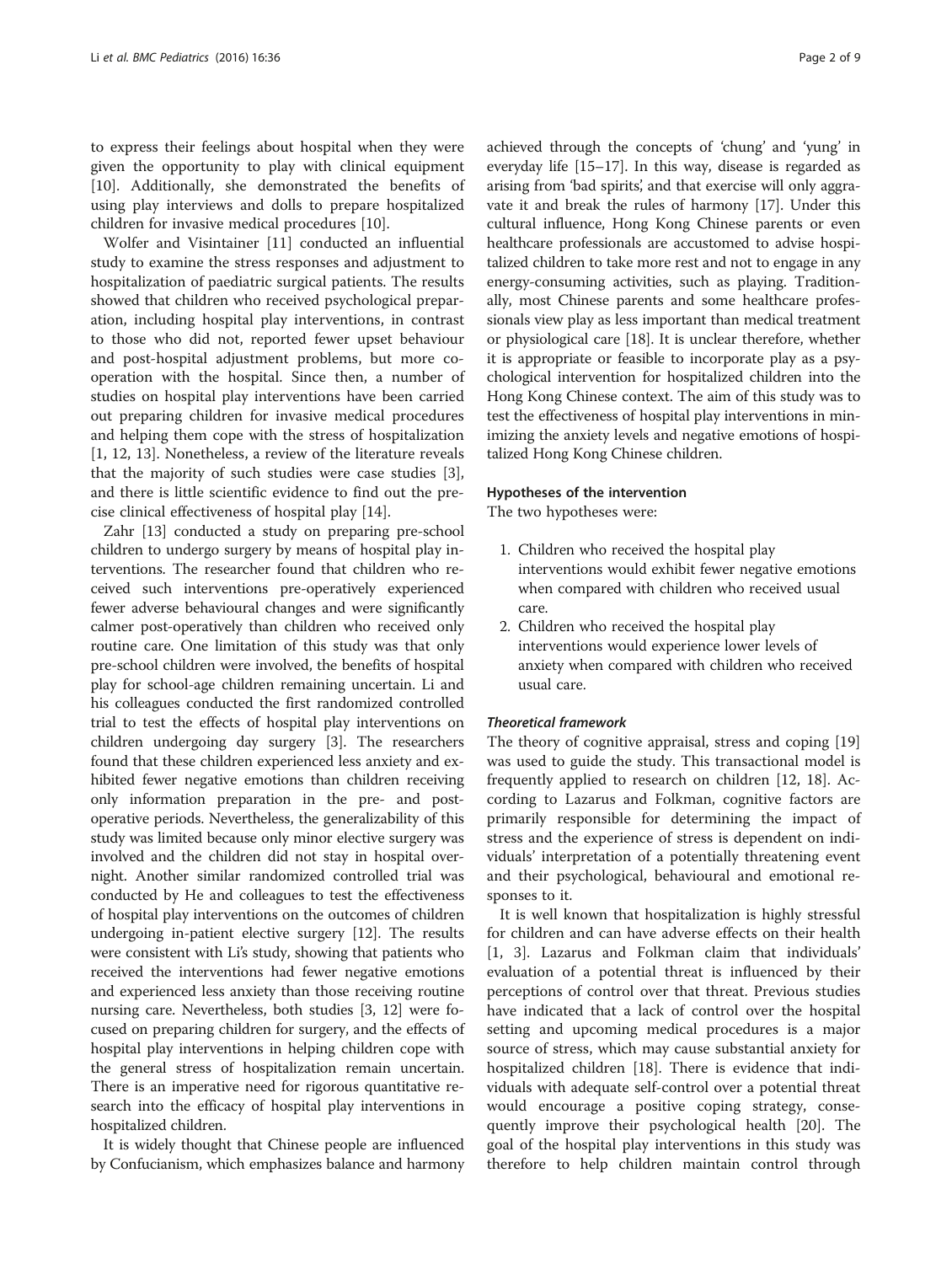familiarization and rehearsal over the hospital setting and medical procedures. We also believed that through participating in hospital play activities children would enhance their interpersonal skills and social and creative abilities. Children not only had fun, but were also encouraged to desensitize stressful situations and to instil greater self-control over the new situation that they were involved in. The interventions gave the children an opportunity to practice medical or nursing routines through play and allowed them to interact actively with the environment in a non-threatening way.

### Methods

#### **Design**

A quasi-experimental study was conducted in two public hospitals in different areas of Hong Kong, with one assigned as the 'control' and the other as the 'experimental' hospital. The two hospitals have similar paediatric specialties, settings, and medical and nursing care.

#### **Participants**

The participants were recruited from these two public hospitals, and were eligible if they were Chinese children aged between 3 and 12, able to speak Cantonese, and required to stay in hospital for at least three consecutive days. We excluded those children with identified cognitive and learning difficulties.

To ensure sufficient power to detect differences between the groups, power analysis was used to estimate the sample size. With reference to the previous study that had examined the effects of hospital play interventions on children's anxiety levels and emotions when undergoing day surgery [\[3](#page-8-0)], we predicted a medium effect size for the differences between the two groups. To predict this effect size at a 5 % significance level ( $p <$ 0.05) and power of 0.80, we calculated that 64 subjects would be required in each group [\[21\]](#page-8-0). We allowed for a potential attrition rate of 15 % and thus 11 additional participants per group were needed, giving a total sample size of 150. However, according to Piaget [[6](#page-8-0)], children aged 3-7 and 8-12 are at the preoperational and concrete operational stages of development, respectively. Because children's cognitive development is linked to their age, different methods of assessment were used for the two age groups. Data analyses were therefore performed separately for the two age groups, 3-7 and 8-12. For these reasons, we aimed to recruit at least 300 subjects (150 in each age group) to this study.

#### Intervention

In the control group, children received standard medical and nursing care, such as vital signs observation, pharmacological treatment and wound and pain management.

In the experimental group, participants received hospital play interventions, conducted by hospital play specialists. To ensure that the play intervention dosage – in terms of the frequency and duration– would adequately assess outcomes such as children's anxiety levels and emotions, a meeting was set up between the Playright and research team. The Playright is a professional organization that organizes a variety of children's play programs for the public, and offers education and training to different professionals and organizations in Hong Kong. Taking into consideration the busy clinical setting and the adequate dosage of play interventions, we proposed each participant to receive continuously 30 min of hospital play interventions each day. Such interventions (sometimes referred to as 'therapeutic play interventions') are activities designed for preparing children psychologically for hospitalization according to their levels of psychosocial and cognitive development and to health-related issues [\[7](#page-8-0)]. The interventions in this study consisted of structured and non-structured activities. Most hospitalized children received play interventions together in a playroom, except those required to stay in bed would be given play interventions at bedside. Parents were encouraged to stay with their children during play interventions. Although the intervention protocol was standardized for different medical procedures, play specialists would select appropriate play activities based on the age, diagnosis and physical condition of the children, who were also given a choice of activities. For example, play specialists would engage younger children in play, such as puppets and toy blocks, to obtain more sensory experiences. For older children, play specialists would offer them activities with high cognitive demand, such as word and board games. The specialists also logged the timing, duration, and nature of play for each child. Examples of the interventions are described in Table [1](#page-3-0).

#### Measures

#### Visual Analogue Scale (VAS)

Anxiety levels of children aged between 3 and 7 were assessed by using the VAS, which consists of a 10 cm horizontal line on a piece of card, with different facial expressions supplemented by the words 'I have no anxiety' at one end and 'I have so much anxiety' at the other. Higher scores represent higher levels of anxiety. Children aged between 5 and 7 used a movable indicator to indicate their levels of anxiety. However, as children aged 3-4 could be confused by the scale because of their limited verbal expression and cognitive capacities, their anxiety levels were assessed and rated by their parents, using the VAS. The VAS is a widely used assessment tool as it is not complicated to administer, easy for children to understand, and is a valid method for assessing subjective feelings [[22, 23\]](#page-8-0). One advantage of using the VAS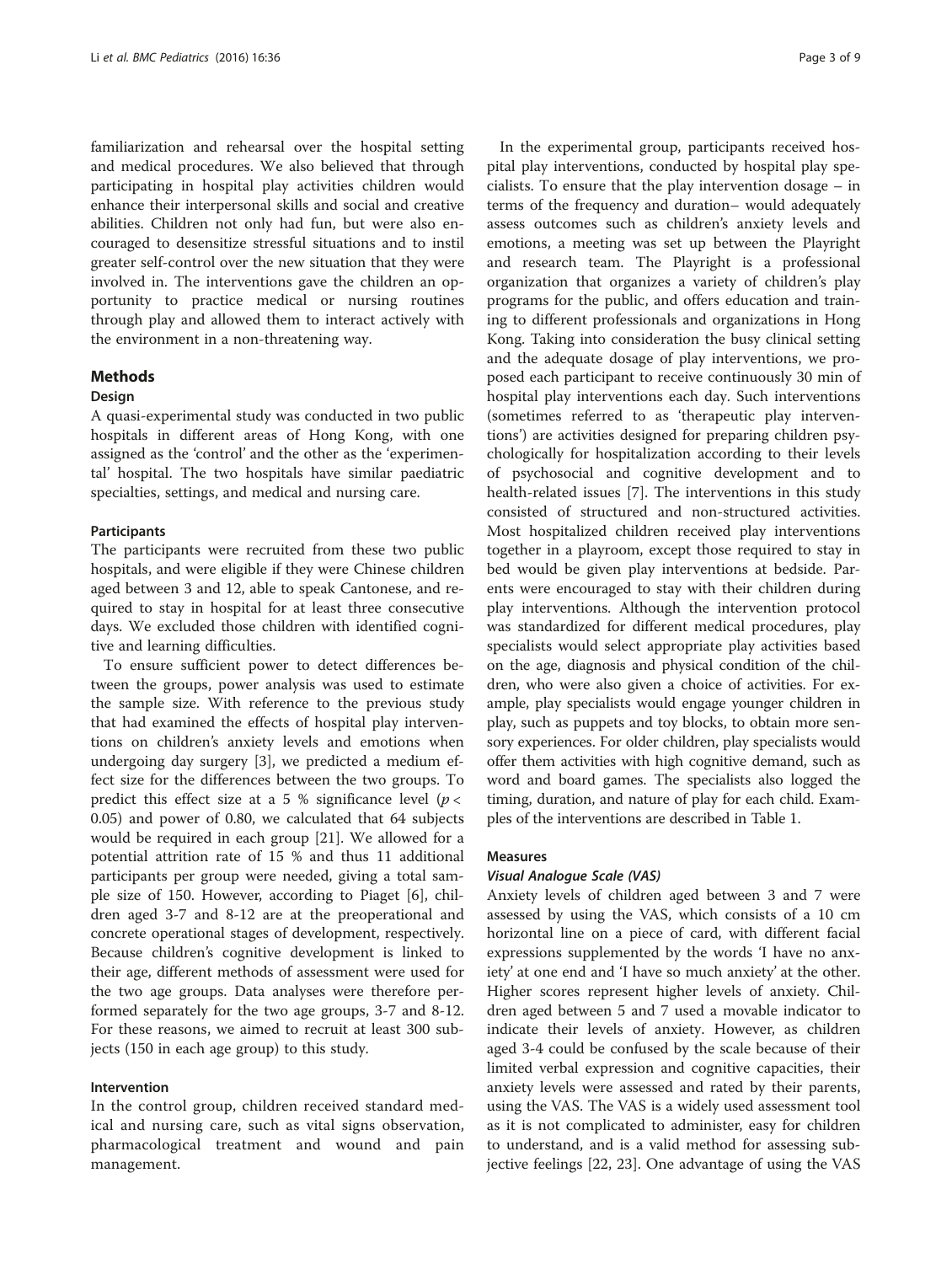#### <span id="page-3-0"></span>Table 1 Examples of the Hospital Play Interventions

| Type of Play        | Objectives                                                                                                                                                                                                                                                                                            | <b>Activities</b>                                                                                                                                                                                                                                                                                                                                                                                                                          |  |
|---------------------|-------------------------------------------------------------------------------------------------------------------------------------------------------------------------------------------------------------------------------------------------------------------------------------------------------|--------------------------------------------------------------------------------------------------------------------------------------------------------------------------------------------------------------------------------------------------------------------------------------------------------------------------------------------------------------------------------------------------------------------------------------------|--|
| Preparation<br>Play | • To increase children's understanding of<br>medical procedures<br>• To give children a sense of control over<br>threatening events and help to clarify<br>their misconceptions                                                                                                                       | Go through every step of a<br>medical procedure using<br>different instruments, such<br>as tailor-made pretend medical<br>dolls, procedural orientation books,<br>real medical equipment, and<br>miniature medical equipment                                                                                                                                                                                                               |  |
| Medical Play        | • To facilitate children's expression of their<br>concerns and feelings related to hospitalization<br>• To familiarize children with the hospital<br>environment and routine medical procedures<br>• To facilitate children's expression of their<br>feelings and emotions related to hospitalization | •Provide various real and/or toy medical<br>equipment (e.g. stethoscope, syringe without<br>needles, bandages, medical cup, gloves, mask,<br>nurse's cap, dressing pack, etc.) during<br>children's hospitalization<br>· Get children involved in different kinds of<br>expressive play activities (e.g. painting,<br>singing, dancing, journaling, sand play,<br>puppets, etc.), and encourage them to<br>share or express their feelings |  |
| Distraction Play    | · To reduce the anxiety of children undergoing<br>medical procedures                                                                                                                                                                                                                                  | Provide interesting games and toys<br>(e.g. blowing bubbles, pop-up books,<br>puppets, computer games, music, video,<br>sensory toys, relaxation techniques, etc.)<br>to distract children's attention from<br>medical procedures                                                                                                                                                                                                          |  |
| Developmental Play  | · To promote optimum psychosocial<br>development and prevent regression<br>among hospitalized children                                                                                                                                                                                                | Involve children in appropriate play activities<br>(e.g. toys, board games, story books, arts and<br>crafts play, etc.) according to their ages and<br>abilities                                                                                                                                                                                                                                                                           |  |

\* Photos adopted with permission from Playright – Taken from Hospital Play Service pamphlet

is that it is unaffected by the limited test-taking skill of young children. Previous studies have shown the VAS to be a valid, reliable, and sensitive tool for assessing individual subjective feelings [\[22](#page-8-0)–[24\]](#page-8-0).

# Chinese version of the State Anxiety Scale for Children (CSAS-C)

Anxiety levels of children aged between 8 and 12 were assessed by using the short-form Chinese version of the State Anxiety Scale for Children (CSAS-C). This consists of 10 items scored from 1 to 3, with total scores ranging from 10 to 30. Higher scores represent greater anxiety [\[25\]](#page-8-0). The short form of the CSAS-C has undergone psychometric testing [[26](#page-8-0)] and results showed satisfactory internal consistency reliability ( $r = .83$ ). Adequate concurrent validity was confirmed by comparing the short with the full form  $(r = .92)$ . Construct validity was confirmed by means of confirmatory factor analysis [[27](#page-8-0)].

#### Children's Emotional Manifestation Scale (CEMS)

The emotions of the hospitalized children were assessed using the CEMS, which is an observation scale. The CEMS consists of five categories, each category scored from 1 to 5, with summed scores from 5 to 25. Higher scores represent more negative emotional behaviour. The CEMS has undergone psychometric tests [\[28](#page-8-0)] and results show satisfactory internal consistency reliability  $(r = .92)$  and adequate inter-rater reliability  $(r = .96)$ . Construct validity was confirmed by comparing the state anxiety scores with the CEMS  $(r = .76)$ .

**All Property** 

# Process evaluation

To identify the strengths and weaknesses of the hospital play interventions from the participants' perspective, a process evaluation was conducted with five children aged between 8 and 12 and with the parents of five children aged between 3 and 12 in the experimental group. They were randomly selected to attend a short one-to-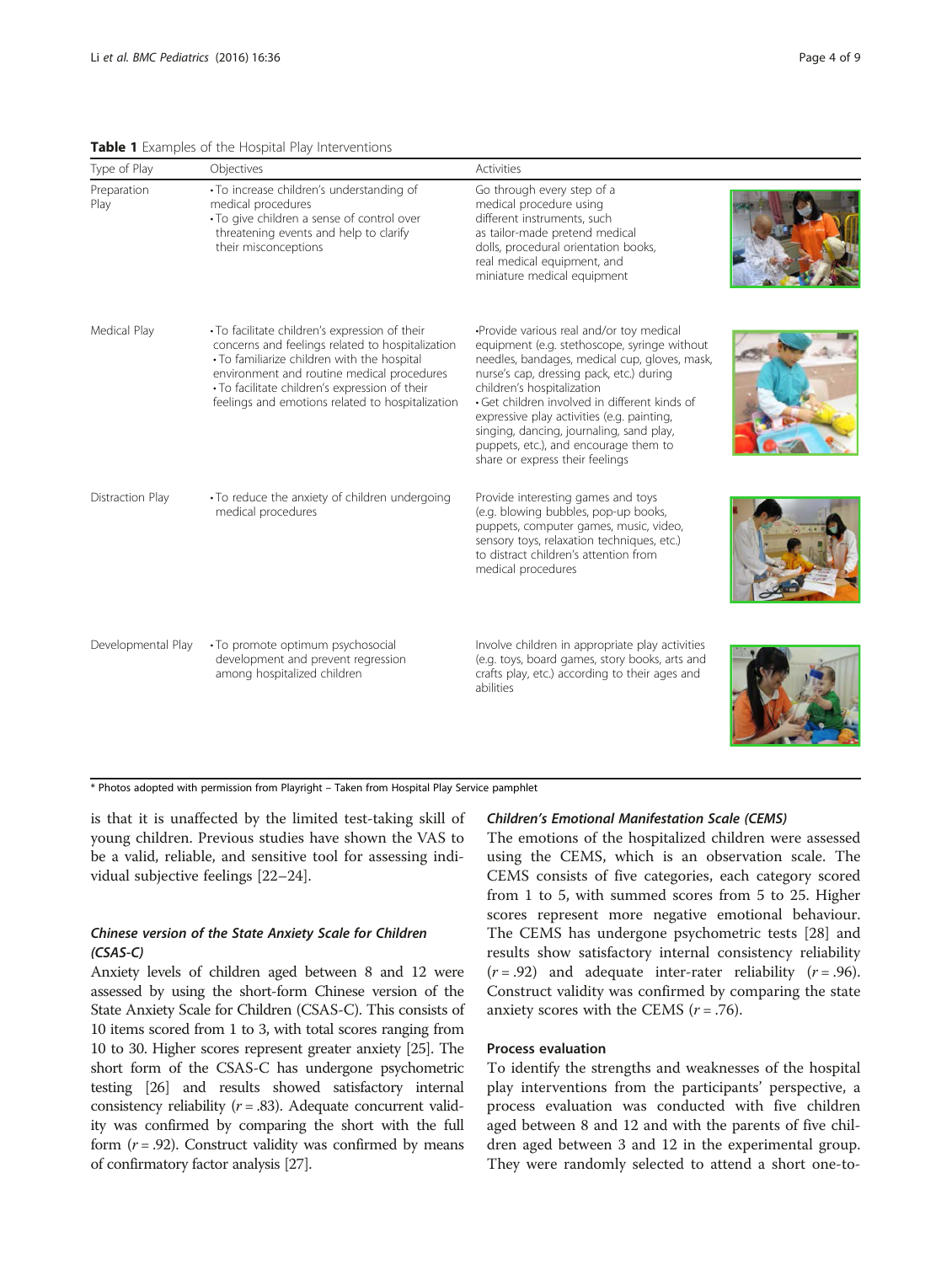one semi-structured interview according to the serial codes generated by a computer. The process evaluation could help to optimize the quality of the interventions, and to determine whether its delivery is feasible and acceptable to participants. All of the interviews were conducted by a full-time research assistant, who had substantial knowledge and experience in conducting interviews. The interviews were taped-recorded.

#### Data collection

A research assistant collected demographic data from the parents and from the children's medical records after obtaining the consent form. The children's baseline anxiety levels were also documented. For the experimental group, the interventions started after the baseline data had been collected. The emotional behaviour of each child was observed by a research assistant for two consecutive days, at the end of which a research assistant documented the child's overall emotional behaviour, using the CEMS. The child's anxiety levels were reassessed and documented. Semi-structured interviews were conducted with selected children and their parents.

#### Data analysis

The Statistical Package for Social Science (SPSS) software, IBM version 20.0 for Windows was used for the data analysis. Descriptive statistics were used to calculate the means, standard deviations, and ranges of the scores on the various scales. The homogeneity of the two groups was examined using inferential statistics (independent *t*-test and  $\chi^2$ ). The interrelationships among the scores on the different scales and the demographic variables were assessed using the Pearson product-moment correlation coefficient. Differences in the mean scores on the CEMS and the children's anxiety levels between the two intervention groups were investigated by an independent t-test and mixed between-within subjects ANOVA, respectively. Multiple regression analysis was performed to examine the effects of participants' demographic and clinical characteristics on the outcome measures.

The following measures were taken to reduce potential bias during the data collection. First, the research assistant responsible for data collection received training from the researcher, in particular concerning the method of assessment. Second, the research assistant was requested to follow the guidelines strictly in every assessment. Additionally, the researcher periodically checked the correctness of the assessment method used by the research assistant.

#### Ethical approval

To conduct this study in the two public hospitals, ethical approval from the Hospital Authority, West Cluster Research Committee (KWC-REC) was sought.

Reference: KW/FR-12-020 (55-06). Date of approval: 7th December 2012. To ensure the rights of all participants were protected, especially for the vulnerable subjects such as children in this study, the researchers strictly adhered to the Declaration of Helsinki ([http://](http://www.wma.net/en/30publications/10policies/b3/index.html.pdf?print-media-type&footer-right=<page>/<toPage>) [www.wma.net/en/30publications/10policies/b3/index.html.](http://www.wma.net/en/30publications/10policies/b3/index.html.pdf?print-media-type&footer-right=<page>/<toPage>) [pdf?print-media-type&footer-right=\[page\]/\[toPage\]](http://www.wma.net/en/30publications/10policies/b3/index.html.pdf?print-media-type&footer-right=<page>/<toPage>)) and the ethical principles in designing and conducting clinical research. We informed parents of the purpose of the study and then obtained their written consent. Children were also invited to put their names on a special individual assent form told that their participation was voluntary. Both parents and their children were told that they had the right to withdraw from the study at any time and were assured of the confidentiality of their data. In addition, parents of all the children in the images plus all the adults in the images (Table [1](#page-3-0)) gave written informed consent for the images to be used or published.

#### **Results**

A total of 393 patients were recruited from November 2012 to October 2013. However, 89 questionnaires were incomplete as a result of unexpected early discharge or intra-hospital transfer. Only 304 questionnaires were thus retained for analysis. Of the 304 patients, 154 received the interventions and 150 received standard care. The demographic and baseline anxiety scores for the experimental and control groups for both 3 to 7 and 8 to 12 year-old age groups are shown in Table [2](#page-5-0). The results show that the experimental and control groups in the two age groups were similar in respect of the children's ages, sex, diagnoses, number of hospital admissions, and baseline anxiety scores, indicating a high level of comparability of variance between the two groups.

The relationships among the scores on the different scales and the demographic variables were examined. Correlation coefficients of .10 to .29, .30 to .49, and .50 to 1.0 were referred to as small, medium, and large effects, respectively (Cohen, 1992). The results showed that there were statistically significant high positive correlations between the anxiety and CEMS scores of children aged 3-7 ( $r = .62$ ,  $n = 182$ ,  $p = .01$ ) and 8-12 ( $r = .70$ ,  $n = 122$ ,  $p = .01$ ). Small negative correlations were found between the time of hospital admission and anxiety scores for children aged 3-7 ( $r = -0.26$ ,  $n = 182$ ,  $p < .01$ ) and 8-12 ( $r$  −0.28,  $n = 122$ ,  $p < .01$ ). The results of the multiple regression analyses indicated that demographic and clinical factors, including the children's age and gender, diagnosis and time of hospital admission, did not make a statistically significant contribution to the prediction of anxiety and CEMS scores.

The mean anxiety and emotional manifestation scores of children aged 3-7 and 8-12 in the experimental and control groups are shown in Table [3](#page-5-0). An independent t-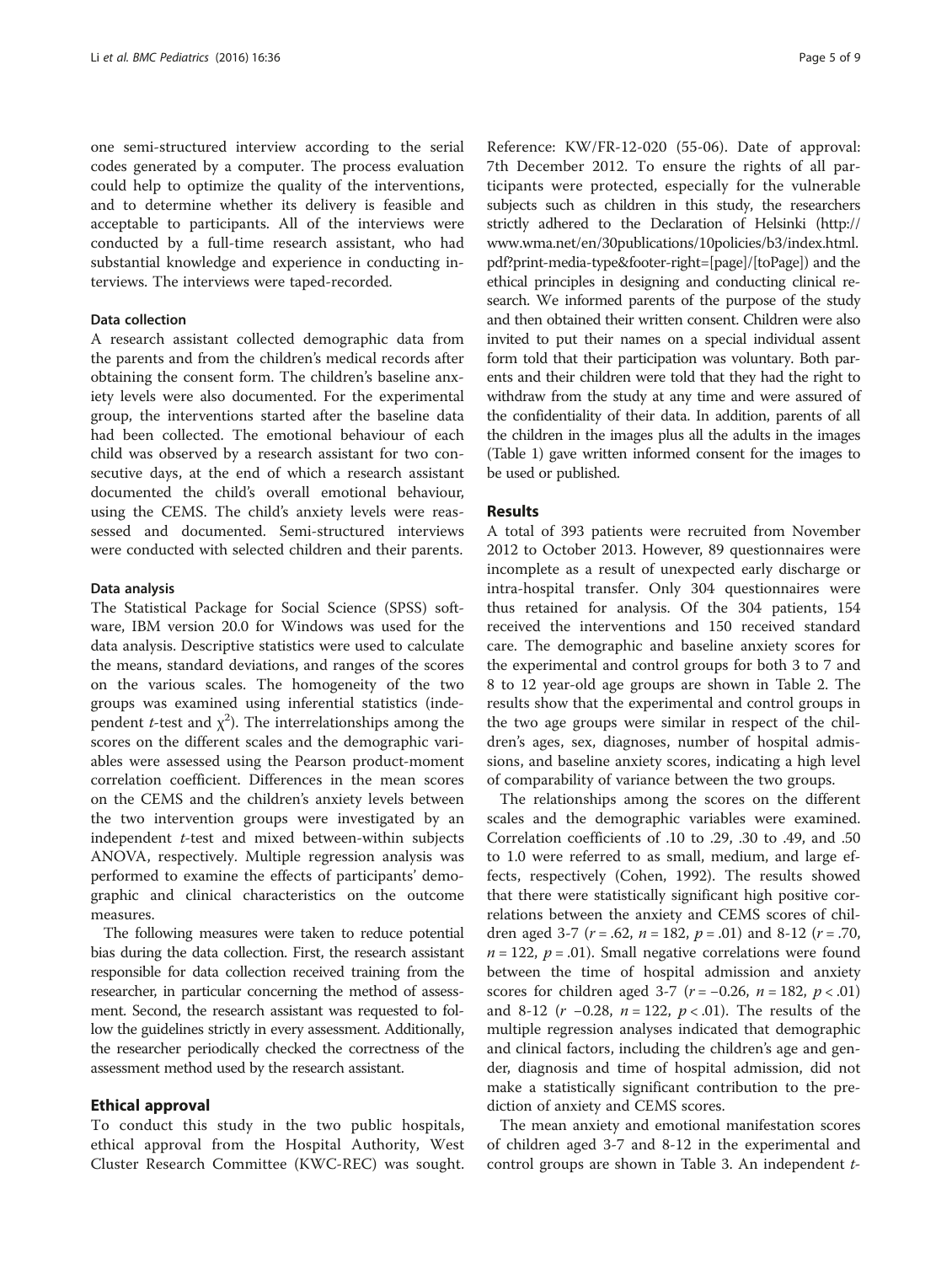|                               | n(%)<br>Ages 3-7           |                    | $\chi^2$<br>$\overline{p}$ | n(%)           |                         | $x^2$              | $\overline{p}$ |                      |
|-------------------------------|----------------------------|--------------------|----------------------------|----------------|-------------------------|--------------------|----------------|----------------------|
|                               |                            |                    |                            |                | Ages 8-12               |                    |                |                      |
|                               | Experimental ( $n = 103$ ) | Control $(n = 79)$ |                            |                | Experimental $(n = 51)$ | Control $(n = 71)$ |                |                      |
| Gender                        |                            |                    |                            |                |                         |                    |                |                      |
| Male                          | 58 (56.0)                  | 44 (56.0)          | 0.02                       | $0.89^{ns}$    | 29 (56.9)               | 43 (60.5)          | 0.14           | $0.61~^{\rm ns}$     |
| Female                        | 45 (44.0)                  | 35 (44.0)          |                            |                | 22(43.1)                | 28 (39.5)          |                |                      |
| <b>Diagnosis</b>              |                            |                    |                            |                |                         |                    |                |                      |
| Respiratory problem           | 37 (35.9)                  | 28 (35.5)          | 0.08                       | $0.99^{ns}$    | 21(41.1)                | 28 (39.4)          | 0.15           | $0.97$ <sup>ns</sup> |
| Gastroenterology problem      | 23(22.3)                   | 17(21.5)           |                            |                | 14(27.5)                | 19 (26.8)          |                |                      |
| Genitourinary problem         | 13 (12.6)                  | 11(13.9)           |                            |                | 8(15.7)                 | 13(18.3)           |                |                      |
| Household accident            | 12(11.7)                   | 9(11.4)            |                            |                | 3(5.9)                  | 4(5.6)             |                |                      |
| Fever for investigation       | 18 (17.5)                  | 14 (17.7)          |                            |                | 5(9.8)                  | 7(9.9)             |                |                      |
| Number of hospital admissions |                            |                    |                            |                |                         |                    |                |                      |
| 1                             | 57 (55.3)                  | 39 (49.4)          | 0.05                       | $0.86$ $^{ns}$ | 27 (52.9)               | 38 (53.5)          | 0.03           | $0.74$ ns            |
| $2 - 3$                       | 31 (30.1)                  | 27 (34.2)          |                            |                | 14(27.5)                | 24 (33.8)          |                |                      |
| $4 - 5$                       | 10(9.7)                    | 9(11.4)            |                            |                | 7(13.7)                 | 5(7.1)             |                |                      |
| 6 or above                    | 5(4.9)                     | 4(5.0)             |                            |                | 3(5.9)                  | 4(5.6)             |                |                      |
|                               | M(SD)                      |                    | t                          | р              | M(SD)                   |                    | t              | $\mathcal{P}$        |
| Age                           | 4.7(1.4)                   | 4.5(1.5)           | $-0.98$                    | $0.33^{ns}$    | 9.8(1.3)                | 10.9(2.1)          | $-0.55$        | $0.59^{ns}$          |
| Mean anxiety scores           | 6.7(2.4)                   | 6.9(2.5)           | 0.75                       | $0.46$ $^{ns}$ | 22.5(4.3)               | 23.1(4.5)          | 0.30           | $0.77$ $^{ns}$       |

<span id="page-5-0"></span>Table 2 Demographic and baseline characteristics between the experimental and control groups for the two age groups of 3 to 7 years and 8 to 12 years

 $\frac{1}{\text{Notes: ns}} = \text{Not significant at } p > 0.05$ 

test showed statistically significant differences between the mean CEMS scores of children aged 3-7 in both groups  $[t (180) = -7.3, p < .001]$ , and of children aged 8-12 in both groups  $[t (120) = -8.1, p < .001]$ . Children receiving the interventions exhibited less negative emotional behaviour during hospitalization. A mixed between-within-subjects ANOVA was performed on the anxiety scores. The results (Table [4](#page-6-0)) showed that hospitalized children (both 3-7 and 8-12 age groups) who participated in the interventions experienced significantly lower levels of anxiety than those receiving standard care only. With reference to the guidelines proposed by Cohen [[29\]](#page-8-0), the eta squared indicates a moderate effect size for the interventions on the children's levels of anxiety in both age groups.

#### Process evaluation

# Perception of the play interventions by parents and their children

When the children were asked to comment on the hospital play interventions in the hospital, many of them stated that it helped them to know more about medical procedures. With such an understanding, the children said they no longer felt anxious and stressed before their medical procedures. An example of a child's response is given below.

"I was not going to worry about venipuncture after the hospital play interventions. The play specialist explained the procedures to me during the interventions. I don't get scared of syringes anymore.

Table 3 The Means and Standard Deviations for the Anxiety Scores in Children Across Two Time Periods and Emotional Manifestation Scores between the Experimental and Control Groups

|                                | Mean, SD            |                        |                  |                      |  |
|--------------------------------|---------------------|------------------------|------------------|----------------------|--|
|                                | Experimental        |                        | Control          |                      |  |
|                                | Ages $3-7(n = 103)$ | Ages 8-12 ( $n = 79$ ) | Ages $3-7(n=51)$ | Ages 8-12 $(n = 71)$ |  |
| Anxiety scores:                |                     |                        |                  |                      |  |
| Baseline                       | 6.7, 2.4            | 22.5, 4.3              | 6.9, 2.5         | 23.1, 4.5            |  |
| Post-interventions             | 3.9, 1.7            | 19.3, 3.8              | 6.3, 2.4         | 22.7, 4.3            |  |
| Emotional Manifestation scores | 9.4, 1.9            | 10.8, 2.7              | 12.6.3.4         | 13.7, 3.8            |  |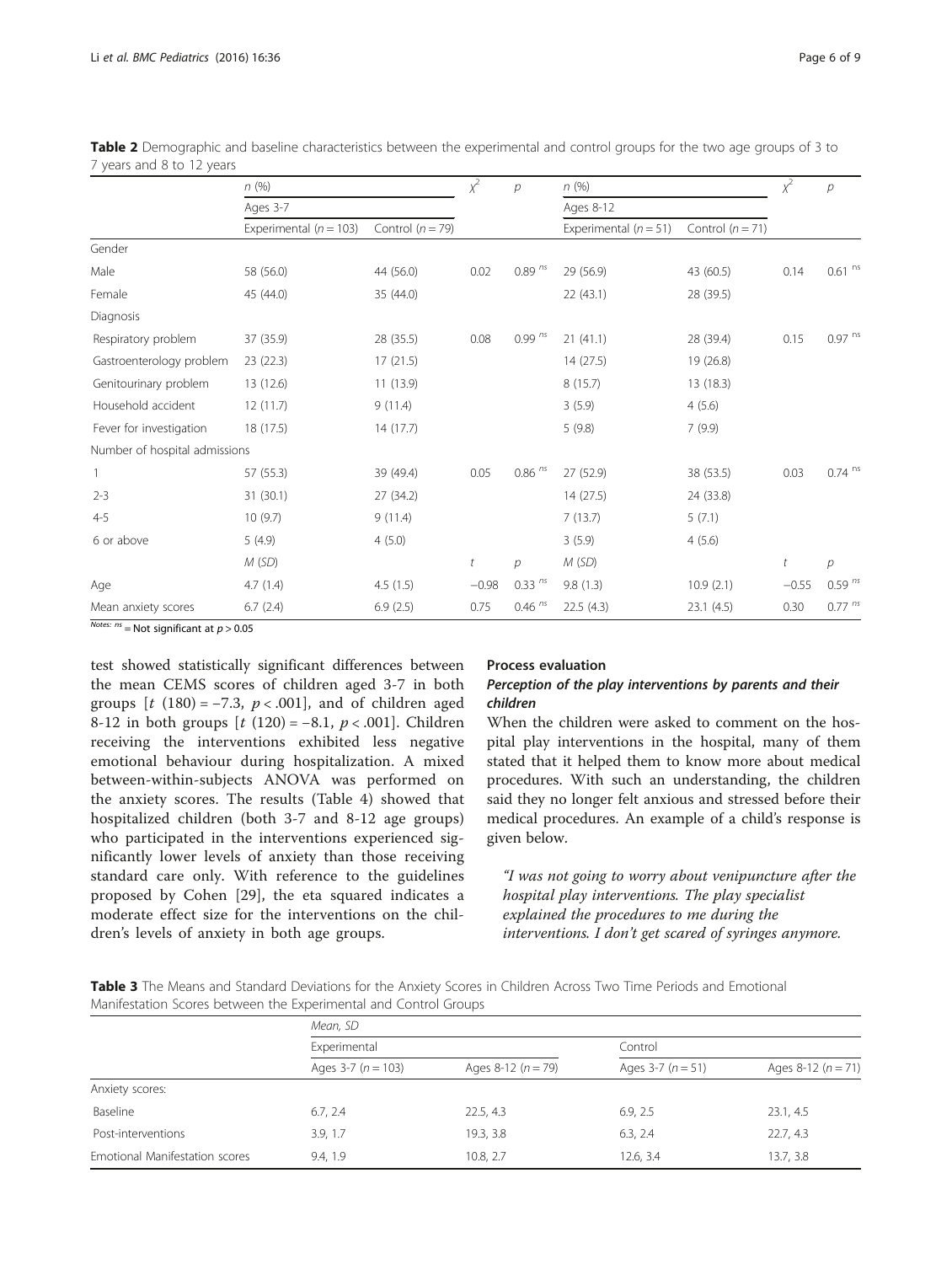|                              | Ages 3-7 |            |             | Ages 8-12 |            |             |
|------------------------------|----------|------------|-------------|-----------|------------|-------------|
|                              | F-value  | $P$ -value | Eta squared | F-value   | $P$ -value | Eta squared |
| Main effect for time         | 63.3     | .005       | 0.12        | 50.8      | .008       | 0.11        |
| Main interaction effect      |          | .009       | 0.16        | 23.7      | .006       | 0.18        |
| Main effect for intervention | 78.7     | .03        | 0.06        | 6.4       | .02        | 0.07        |

<span id="page-6-0"></span>Table 4 The results of mixed between-within-subjects ANOVA on the scores for anxiety levels in children ages 3-7 and 8-12

Effect size (eta squared) conventions: small effect =  $0.01$ ; moderate effect =  $0.06$ ; large effect =  $0.14$ 

They can be fun, like a toy. I also made a syringe doll by myself with the help of the play specialist."

the activities were fun and interesting. Some examples of their responses are given below.

Similar thoughts were shared by the parents. Many of them stated that their children became much more settled after the interventions and some said that their children were much more courageous about having medical procedures. Some examples of their responses are given below.

"My son became much more settled after the hospital play interventions. He felt much happier after playing with the play specialist."

"I've never seen my son so brave when facing medical procedures. I would like to thank the play specialist for her hospital play interventions."

Both the children and their parents reported that their impressions of the hospital changed after the interventions. Before the interventions, many of them perceived that healthcare professionals, particularly doctors and nurses, were apathetic and not sensitive enough to patients' psychological needs. As such, they did not feel able to ask questions during the medical procedure or the consultation. After the interventions, most of them had changed their mind and said that they felt the hospital did care about their psychological needs. An example of a child's response is given below.

"I am not afraid to see doctors now. I am able to express my feelings and ask them questions. I was startled by my last experience in another hospital because they (healthcare professionals) didn't care what I thought. However, I wasn't stressed this time because they (the play specialists) have been helping me to cope with the pain (caused by medical procedures)."

#### Suitability of the hospital play interventions

Many of the children and their parents said they were happy to receive the hospital play interventions because

"I like having the hospital play interventions – it's fun. I no longer feel bored and lonely after such an intervention."

"It (the hospital play interventions) is a wonderful service for my child; I am satisfied with the activities and games because they are fun and interesting."

Some parents mentioned that the hospital play interventions provided an opportunity for their children to socialize with others. During the interventions, they could make friends with other children on the ward so that they felt less lonely. An example of their responses is given below.

"Since the hospital play interventions, my daughter does not mind having to stay longer in the hospital. She made friends with the girl who was next to her and the play specialist during the interventions."

#### **Discussion**

The findings, in accord with previous studies, suggest that the Hong Kong Chinese children experienced considerable high anxiety on admission to hospital [\[3](#page-8-0), [18](#page-8-0)]. Compared with previous studies using the same scale to assess the anxiety of Hong Kong Chinese children of a similar age, the anxiety scores of children on admission to hospital in this study were similar to those of children immediately before undergoing surgery, but higher than those of school children before an academic assessment [[3\]](#page-8-0). The results also showed a high positive correlation between the CSAS-C and CEMS. The findings concur with those of previous studies [[3](#page-8-0), [12](#page-8-0)], in which children with high anxiety levels had more negative emotional responses. The findings provide further evidence that anxiety impedes children's ability to cope with hospitalization and medical procedures, and increases negative emotions toward healthcare.

There is an assumption that the number of hospital admissions might strongly affect children's anxiety levels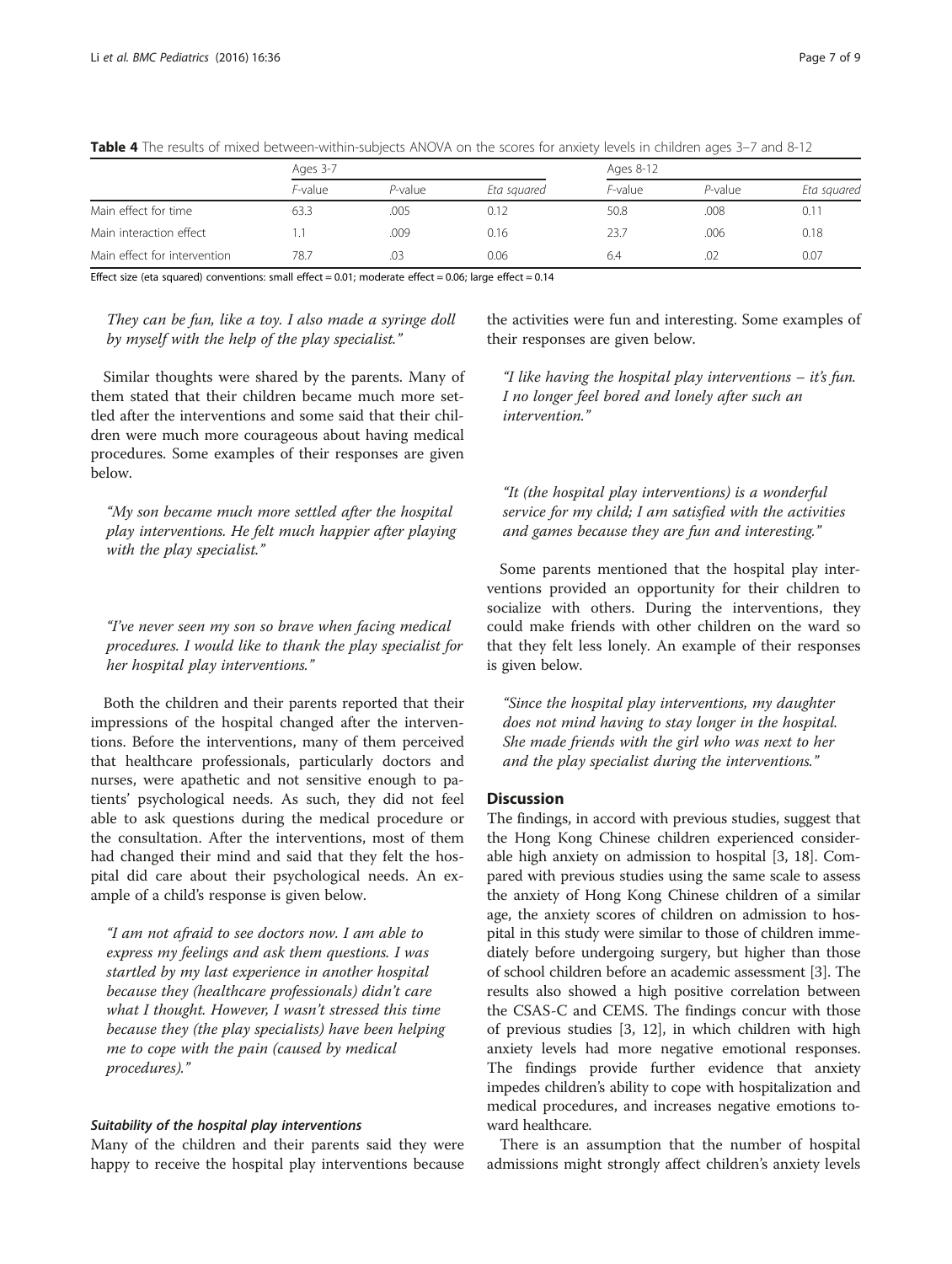and emotional responses. Nevertheless, the results of the multiple regression analysis did not find any effects from the number of hospital admissions on children's outcomes. The findings suggest that hospitalization is a stressful experience for children whether they have had previous hospital admission experience or not.

The overall findings support the effects of hospital play interventions in minimizing the anxiety levels and negative emotions of Hong Kong Chinese children who have been hospitalized. Indeed, providing play for hospitalized children has special advantages as illness, stress and physical restriction hinder their accustomed play and socialization, which are crucial for the normal growth and development of children. Most importantly, involvement in play activities while in hospital can enhance children's coping skills and relieve their stress, leading to improved psychosocial adjustment both to their illness and to the fact of hospitalization.

# Implementation potential of hospital play in clinical settings

Although the overall results support these interventions in reducing children's anxiety and negative emotions, it is essential to assure the implementation potential of such interventions in clinical settings. Allowing flexible time for the interventions with repeated sessions is crucial to assure hospitalized children are able to engage in play activities. Children in this study were only invited to join the play activities when they were not occupied in any medical and nursing procedure. It would be practical, therefore, for healthcare professionals to consider incorporating hospital play as a routine psychological preparation for children in their care.

Most of the children interviewed reported that the hospital play interventions helped to relieve their anxiety because they gained more knowledge about their illness and familiarized themselves with the medical procedures. Most children were pleased to know that most of the medical or nursing procedures would not cause them pain, or that any pain that might occur would be well controlled. Most importantly, the children enjoyed play in the hospital and found the activities fun and interesting.

Although Chinese parents have traditionally overlooked the importance of play for hospitalized children, most parents in the experimental group appreciated the availability of play activities within the hospital. A previous local study showed that parents were reassured as they saw their child participate in plays activities and interacted with other children [[3](#page-8-0)].

Some healthcare professionals may have concerns that extra manpower is required and more support from the hospital administration is needed if play is implemented within the hospital. However, using hospital play specialists (HPS) may be one of the best solutions to the shortage of manpower. Indeed, most hospitals in Australia, the United States, and other Western countries employ HPS, who play an important role in promoting psychological care for hospitalized children through the provision of play activities. Although it may require some extra resources in the short term, it would certainly enhance quality health delivery. Indeed, it only takes 30 min a day to implement play activities to make the life of a hospitalized child less difficult. Certainty, it would be economically feasible for health organizations to consider and implement play interventions as standard practice for hospitalized children.

#### Limitations

There are some limitations to this study. First, although a randomized controlled trial is the most sophisticated method of testing causal relationships between independent and outcome variables, to randomize individual patients within a hospital paediatric unit is not feasible as there is a chance of contamination between different treatment groups in the same setting, and because some parents might be confused if they realize their child is receiving a different form of interventions. A quasiexperimental design was therefore used. Second, the use of convenience sampling and play interventions was only implemented in one hospital, which limits the ability of the study to generalize its results. Third, the study only observed children's anxiety levels and emotional responses on two consecutive days, which may not have been long enough to assess fully the effect of hospitalization on their psychological well-being. Nevertheless, as shortstay hospitalization is recommended in today's healthcare policy, many children will be discharged home after one to three days.

#### Practical implications

Play is instinctive, voluntary, and spontaneous; children play just as birds fly and fish swim [\[30\]](#page-8-0). The findings of the study generate new knowledge and evidence about hospital play, with major clinical implications. We believe that hospital play interventions can be applied to all children, regardless of different cultural backgrounds or settings. Given the importance of play to children's psychological health, it is recommended that the Hospital Authority in Hong Kong should recognize this importance by providing more resources and establish more space and facilities for children to play when they are in hospital. Most importantly, it is crucial to employ HPS to facilitate the integration of play into routine care for hospitalized children.

#### Conclusions

Despite some possible limitations, this study has bridged a gap in the literature by examining the effects of hospital play interventions on the outcomes of hospitalized